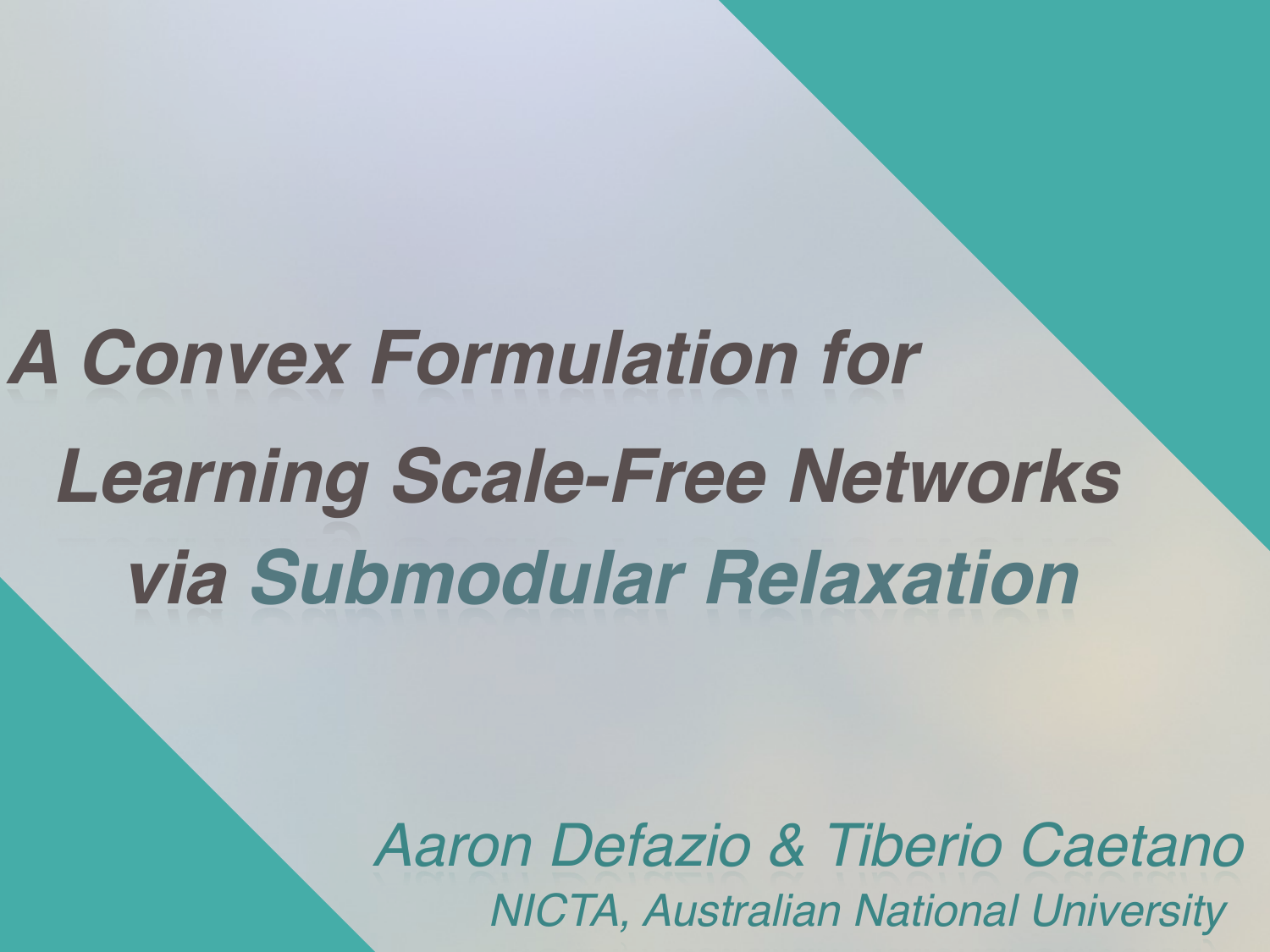We construct a convex regularizer for structure learning of Gauss-Markov random fields that encourages scale-free structures





### Scale-free: Heavy tailed degree distribution

Image attribution under creative commons: C. Castillo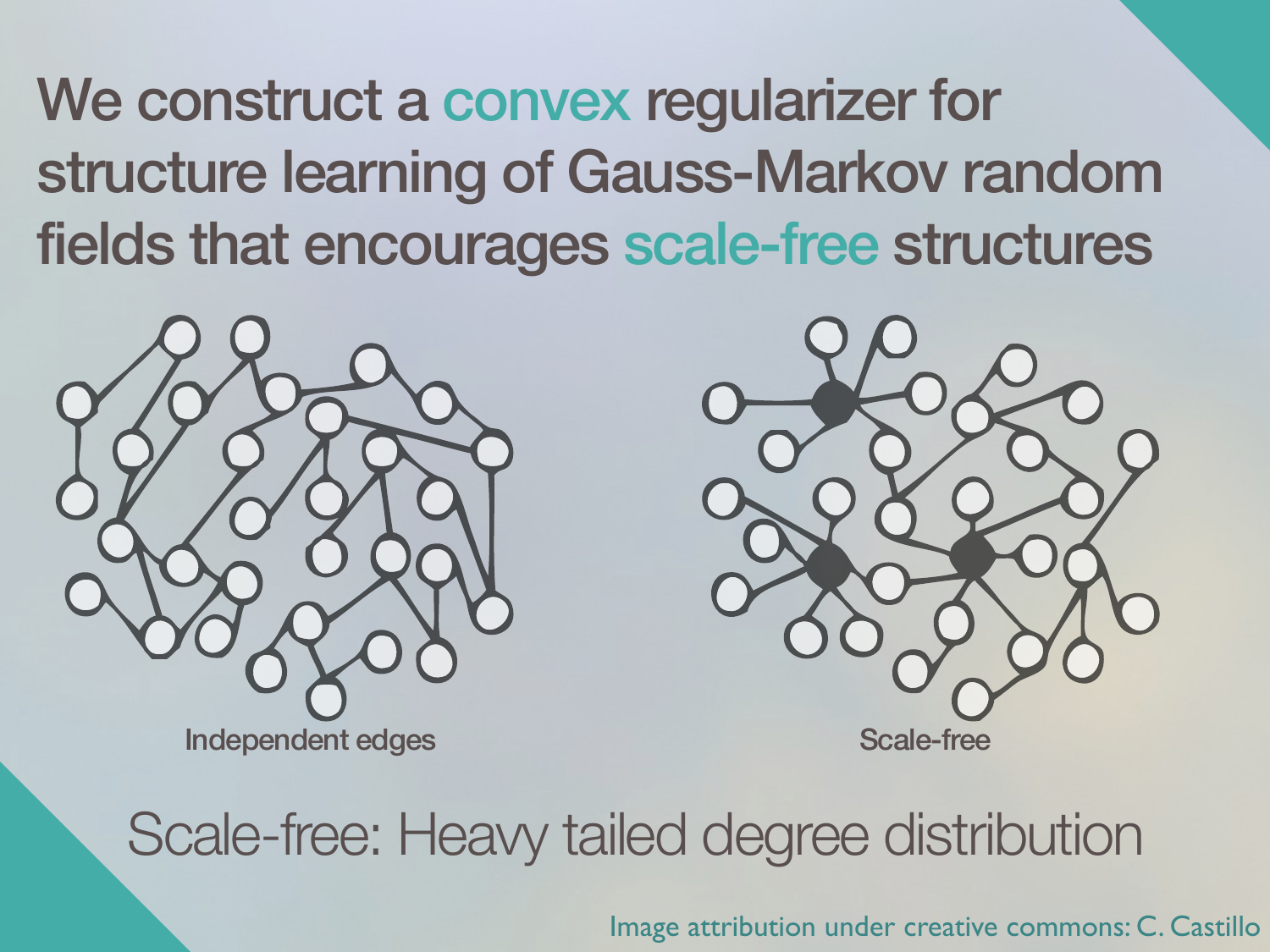#### *Key Ideas* of *F*(Supp(*X*)) on the *L*<sup>1</sup> ball is precisely the Lovasz extension evaluated on ´ *|X|*. The Lovasz  $\epsilon$  for our function is easy to determine as it is a sum of  $\epsilon$  functions of  $\epsilon$ considered in [2]. Below is the result from [2] adapted to our problem.

Formulate a submodular function on the edge set **For the natural ordering, with the convex envelope of** *Foreign* $f(x) = f(x)$ *Foreign* $f(x) = f(x)$ *for*  $f(x) = f(x)$  *and*  $f(x) = f(x)$  *and*  $f(x) = f(x)$  *and*  $f(x) = f(x)$  *and*  $f(x) = f(x)$  *and*  $f(x) = f(x)$  *and*  $f(x) = f(x)$  *and* of the network Proposition 2. *Let Xi,*(*j*) *be the weight of the jth edge connected to i, under a decreasing ordering by absolute value (i.e |Xi,*(0)*| |Xi,*(1)*| ... |Xi,*(*n*1)*|). The notation* (*i*) *maps from sorted tractable h over the L*<sup>1</sup> *norm unit ball is:*

Relax to a convex nondifferentiable regularizer blood is a *h* degree weight

Optimize regularized objective using proximal methods (ADMM) 5 (ADIVIIVI)

Proximal operator has We are interested in using ⌦ as a prior, for optimizations of the form interesting structure, we give an efficient optimization method for computing it. uoli meurod ior

$$
\Omega(X) = \sum_{i=0}^{n} \sum_{k=0}^{n-1} (h(k+1) - h(k)) |X_{i,(k)}|
$$

- *h* degree weight function *h* degree weight function
- *X* Symmetric edge weight matrix *X* Symmetric edge weight matrix
- $\textbf{P}$  **requilarized**  $(k)$  *k*th element in decreasing order by absolute value